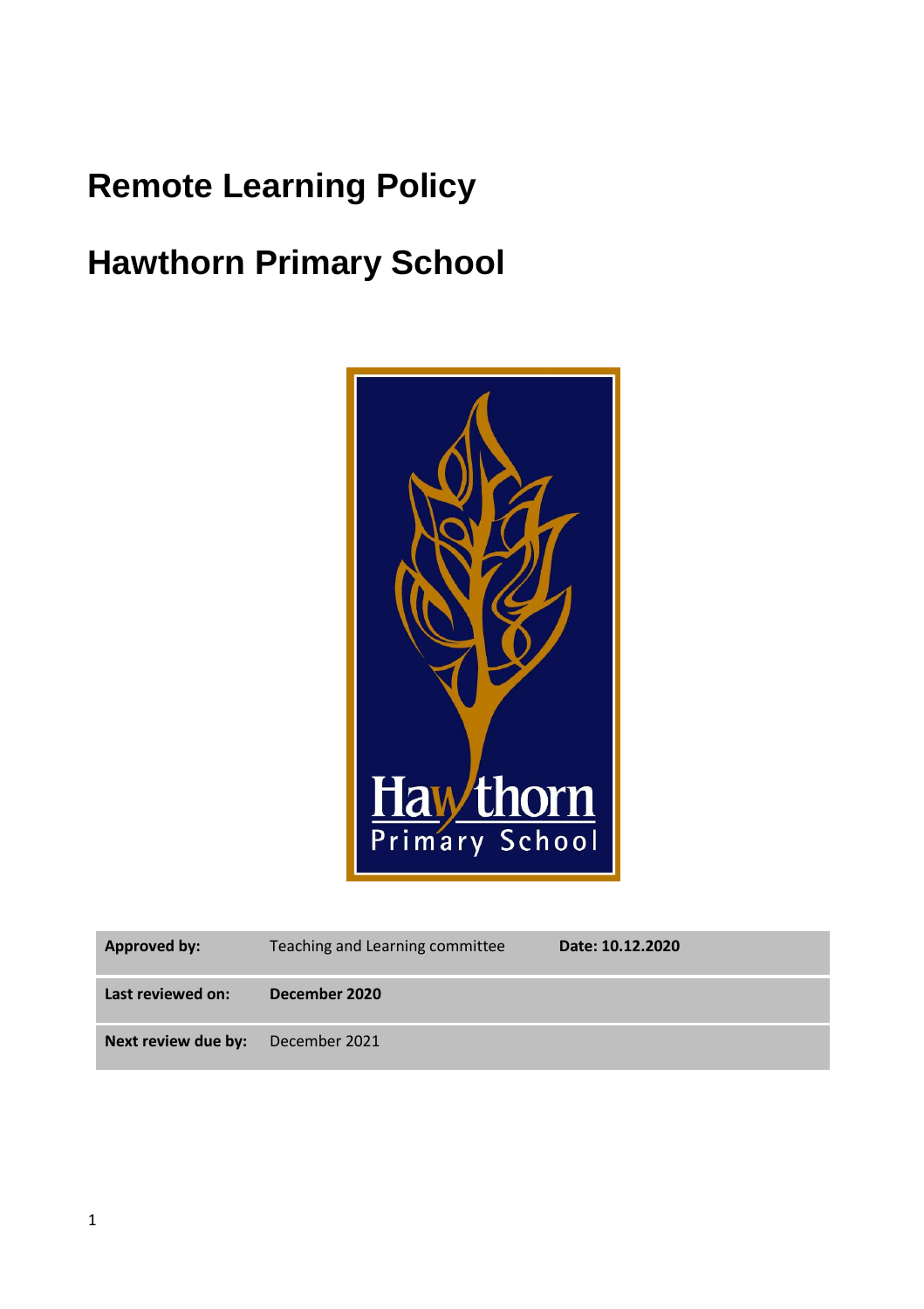This policy should be read in conjunction with the:

- School Safeguarding policy,
- E-safety Policy
- Data Protection policy

### **Contents**

- 1. Aims, background and action plans
- 2. Roles and responsibilities
- 3. Who to contact
- 4. Data protection
- 5. Safeguarding
- 6. Links with other policies

Appendix – Isolation Flowchart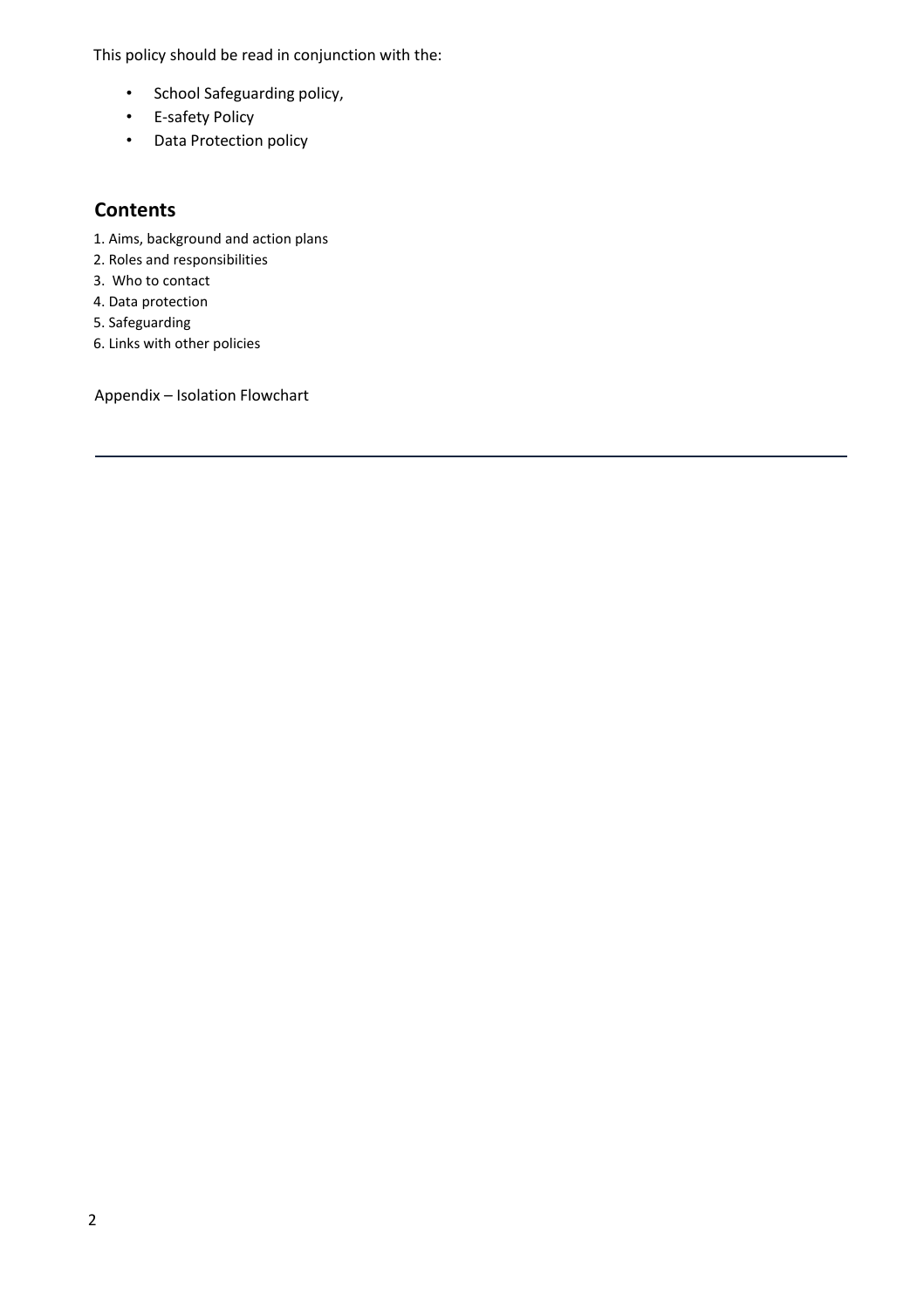#### **Aims, background and action plans**

This remote learning policy for staff aims to:

- Ensure consistency in the approach to remote learning for pupils who aren't in school
- Set out expectations for all members of the school community with regards to remote learning
- Provide appropriate guidelines for data protection

#### **Background**

The DfE (Guidance for full opening: schools, 27th June 2020 link [here\)](https://www.gov.uk/government/publications/actions-for-schools-during-the-coronavirus-outbreak/guidance-for-full-opening-schools) states that where a class, group or small number of pupils need to self-isolate, or there is a local lockdown requiring pupils to remain at home, schools are to have the capacity to offer immediate remote education.

It is expected that schools should:

- use a curriculum sequence that allows access to high-quality online and offline resources and teaching videos, and that is linked to the school's curriculum expectations
- give access to high quality remote education resources
- select the online tools that will be consistently used across the school in order to allow interaction, assessment and feedback, and make sure staff are trained in their use
- provide printed resources, for pupils who do not have suitable online access
- recognise that younger pupils and some pupils with SEND may not be able to access remote education without adult support, and so schools should work with families to deliver a broad and ambitious curriculum.

When teaching pupils remotely, schools should:

- set tasksso that pupils' have meaningful and ambitious work each day in a number of different subjects
- teach a planned and well-sequenced curriculum so that knowledge and skills are built incrementally, with a good level of clarity about what is intended to be taught and practised in each subject
- provide frequent, clear explanations of new content, delivered by a teacher in the school or through high quality curriculum resources or videos
- gauge how well pupils are progressing through the curriculum, using questions and other suitable tasks and set a clear expectation on how regularly teachers will check work
- enable teachers to adjust the pace or difficulty of what is being taught in response to questions or assessments, including, where necessary, revising material or simplifying explanations to ensure pupils' understanding

#### **1. Remote Learning Action Plans**

As a school we have incorporated remote learning into our school culture to ensure if a period of isolation does occur, the children are fully prepared to access learning online at home.

#### **1.1 Pupils' who are self-isolating** (see flow chart)

If a pupil needs to self-isolate, they will be contacted by a member of staff to establish whether they have access to devices/internet to complete learning activities. If they have, work will be set via the SeeSaw (Yr1- Yr6) or Tapestry (Reception). Activities will include:

#### **Reception:**

Daily phonics lesson (link to Oxford Owl RWI programme) Maths activity Literacy activity One activity linked to the EYFS areas of development

#### **KS1:**

Daily phonics lesson (link to Oxford Owl RWI programme)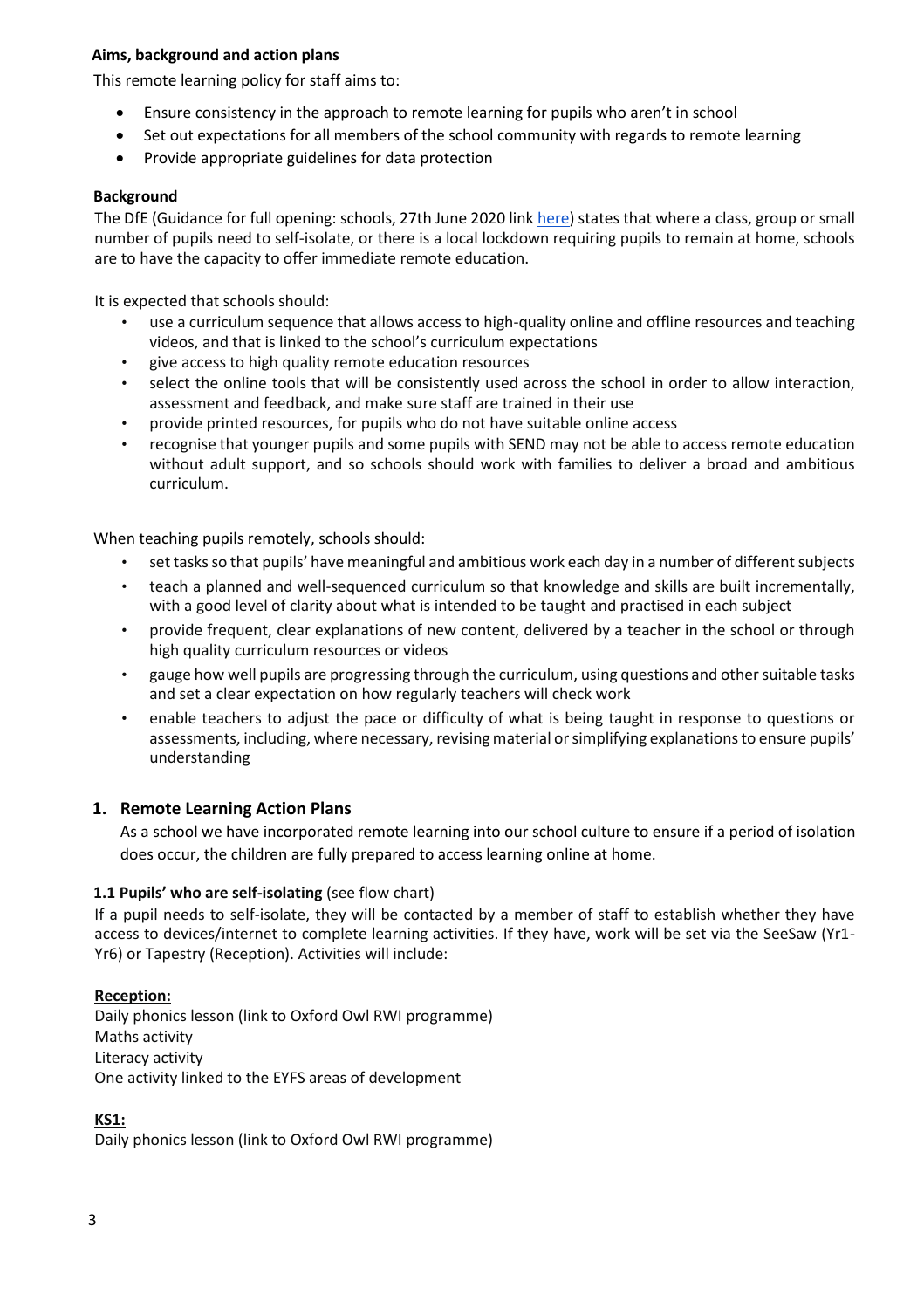English lesson Maths lesson A Foundation lesson

**KS2:**  English lesson Maths Lesson Foundation lessons

Oak Academy have online lessons to compliment most topics taught across our curriculum. See detailed plans here: [https://www.thenational.academy/oaks-curricula.](https://www.thenational.academy/oaks-curricula) Class Teachers may wish to upload additional resources created by themselves or activities sourced from different websites to SeeSaw/Tapestry, however lessons should align as closely as possible with coverage taught in school and should be easily accessible by isolating children. Some of these activities will have links to videos that will support the pupil in completing the activity (e.g. WhiteRose Maths). They will also be provided with their login details for the online Apps, which they use at school that can be used at home e.g. TTRockstars, Odizzi.

A member of the SLT/Class teacher will call the pupil to 'check in' with them and provide any support that is needed at least once a week. The class teacher will also keep in communication with the child through SeeSaw/Tapestry and there will be an expectation that pupils complete the work packs and submit any online work. Any paper copies should be returned to school for the teachers to feedback/plan next steps.

#### **1.2 Key safeguarding/SEND points to note:**

If child is entitled to benefit-related FSM, this will be provided and delivered by school. If a child is vulnerable in any way, the DSL will ensure that appropriate agencies are notified and arrange for regular safe and well checks via a phone call from the DSL (record on CPOMS).

If a child does not engage, the Class Teacher/SLT will contact parents to discuss obstacles and support.

Any Covid related incidents will be recorded on the Schools Isolation Tracker and referred via the SPOC Team. The SENDCO will support staff in sharing appropriate support and resourcing, including Oak National SEND lessons to engage and meet the access needs of the pupils to their learning.

Where children would normally receive additional support from SEND agencies, the SENDCO will persevere to make arrangements for those to continue via Teams as long as the agencies engage.

#### **1.3 Whole class bubbles**

If a whole class need to isolate and they are at school, parents will be notified and pupils will be sent home with a letter detailing their period of isolation and directing them to the appropriate online learning platform. The Class Teacher will upload daily learning and feedback before any more work is uploaded.

In the event the Class Teacher becomes ill and is unable to support remote learning a member of SLT will step in.

Attendance registers will be taken daily and the DfE attendance register submitted.

Class teachers will monitor which pupils are accessing online learning, this will be reviewed and contact will be made with parents/carers of pupils not accessing lessons on a regular basis.

#### **1.4 Isolation of teacher**

If a teacher has to isolate due to being contacted by Track and Trace or a family member has symptoms, the teacher will deliver their lessons via Microsoft Teams into the classroom, where appropriate. The Teaching Assistant in class will support the technology, behaviour management and provide additional support to any children who need it. If the teacher is isolating as they are ill due to Covid, our regular absence protocol will be put in place.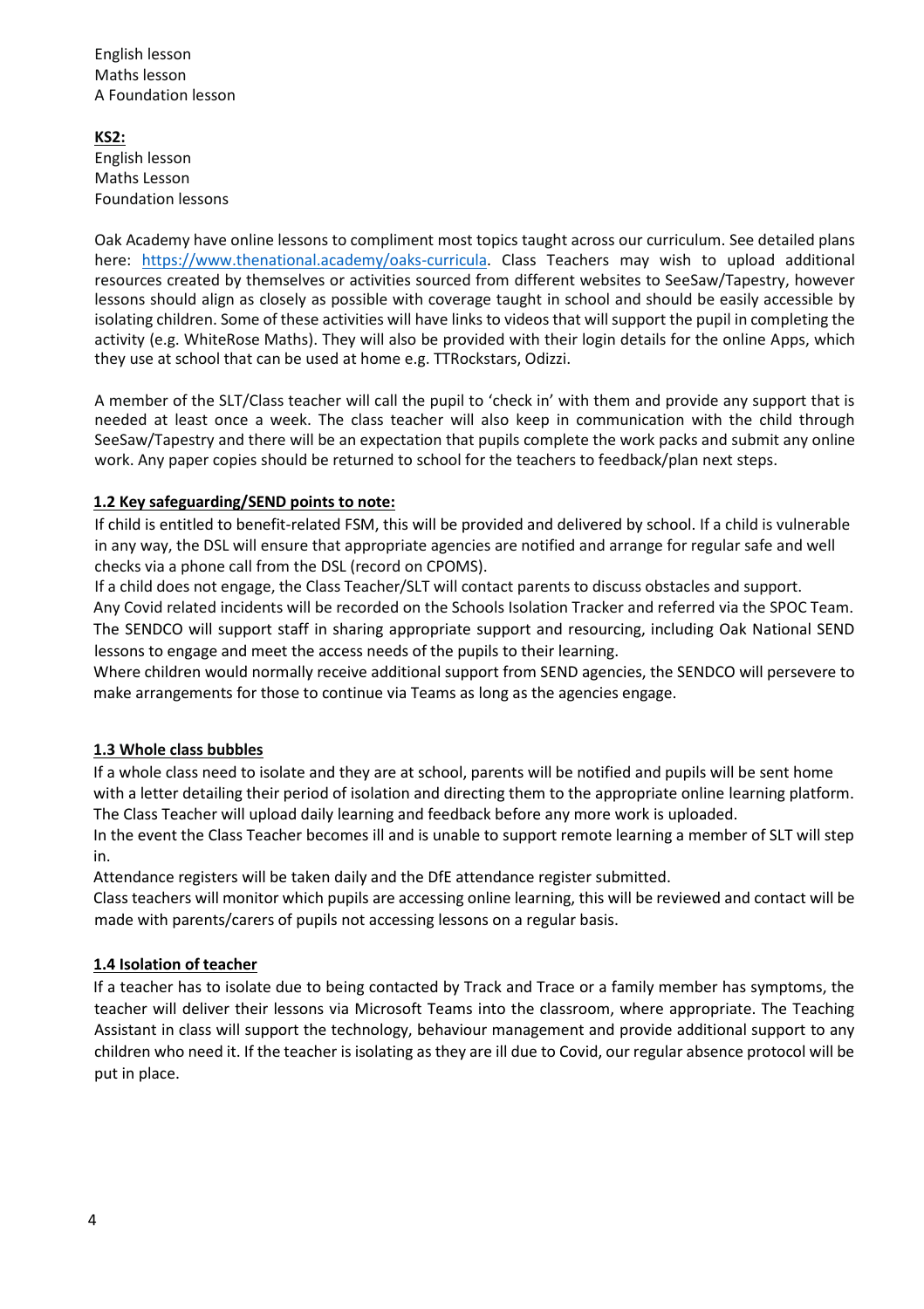#### **2. Roles and responsibilities**

#### **2.1 Teachers**

When providing remote learning when away from school, teachers must be available between their normal working hours.

If they're unable to work for any reason during this time, for example due to sickness or caring for a dependent, they should report this using the normal absence procedure, which is contacting the Head Teacher via telephone.

When providing remote learning, teachers are responsible for setting work:

- For their class, as per the Remote Learning Action Plans in section 1.
- Feedback should be given before the next lesson to support progress
- Keeping in touch with pupils who aren't in school and their parents:
- When pupils are absent either in individual circumstances or as a whole bubble, the classteacher should keep in contact via SeeSaw/Tapestry. Contact will be supported by SLT.
- Teachers must follow the Safeguarding policy with regard to any behavioural issues, or safeguarding concerns.

#### **2.2 Teaching assistants**

When assisting with remote learning, teaching assistants must be available between their normal working hours. If they're unable to work for any reason during this time, for example due to sickness or caring for a dependent, they should report this using the normal absence procedure, which is contacting the Head Teacher via telephone. Teaching assistants may be asked to support in other areas of the school if they are not isolating. If they have been contacted by Track and Trace the Head Teacher can direct them to complete tasks at home.

#### **2.3 Subject leads/SENDCo**

Alongside their teaching responsibilities, subject leads are responsible for:

- considering whether any aspects of the subject curriculum need to change to accommodate remote learning
- working with teachers teaching their subject remotely to make sure all work set is appropriate and consistent
- working with other subject leads and senior leaders to make sure work set remotely across all subjects is appropriate and consistent
- monitoring the remote work set by teachers in their subject. All teachers have access to each year group on SeeSaw.
- alerting teachers to resources they can use to teach their subject remotely

#### **2.4 Senior leaders**

Alongside any teaching responsibilities, senior leaders are responsible for:

- co-ordinating the remote learning approach across the school
- monitoring the effectiveness of remote learning
- monitoring the security of remote learning systems, including data protection and safeguarding considerations

#### **2.5 Designated safeguarding leads**

The DSLs are responsible for:

• Co-ordinating the response of school staff as per the Safeguarding policy during full or partial closure.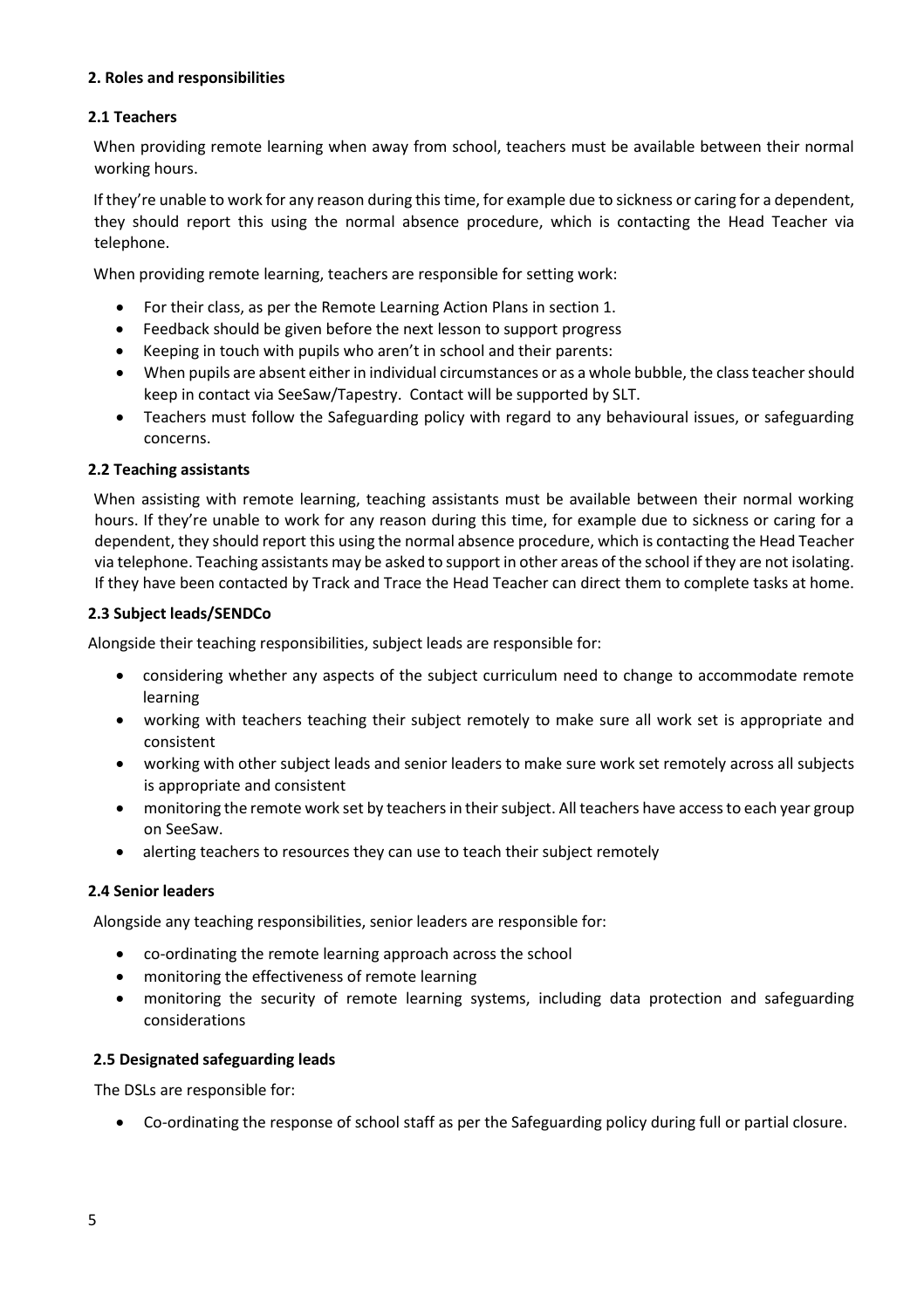#### **2.6 Administrative staff/any other staff**

If they're unable to work for any reason during this time, for example due to sickness or caring for a dependent, they should report this using the normal absence procedure, which is contacting the Head Teacher via telephone

Administrative staff are responsible for:

- following the DfE procedures and school processes for recording attendance/absence details for pupils whether in or out of school
- support teaching staff with any administrative duties to ensure remote learning can be successfully carried out
- maintain normal school administrative systems together with any new processes as required

#### **2.7 Governing board**

The governing board is responsible for:

- monitoring the school's approach to providing remote learning to ensure education remains as high quality as possible
- ensuring that staff are certain that remote learning systems are appropriately secure, for both data protection and safeguarding reasons

#### **3. Who to contact**

If staff have any questions or concerns about remote learning, they should contact the following individuals:

- Issues in setting work talk to the relevant subject lead or SENDCO
- Issues with behaviour talk to SLT
- Issues with IT report issues to IT Assist
- Issues with their own workload or wellbeing talk to SLT
- Concerns about data protection talk to the data protection officer
- Concerns about safeguarding talk to one of the DSLs

#### **4. Data protection**

#### **4.1 Accessing personal data**

When accessing personal data for remote learning purposes, all staff members will:

- Use secure school systems such as CPOMS and SeeSaw/Tapestry, via the internet
- Use school provided laptops to use Remote access

#### **4.2 Processing personal data**

Staff members may need to collect and/or share personal data such as email addresses as part of the remote learning system. As long as this processing is necessary for the school's official functions, individuals won't need to give permission for this to happen.

However, staff are reminded to collect and/or share as little personal data as possible online.

If staff have to use personal phones for work calls during a full or partial lockdown, they must block their personal number before making a call. If parents do not answer, then staff should send a message via School Ping to make the parent aware they are trying to contact them on a withheld number.

#### **4.3 Keeping devices secure**

All staff members will take appropriate steps to ensure their devices remain secure. This includes, but is not limited to: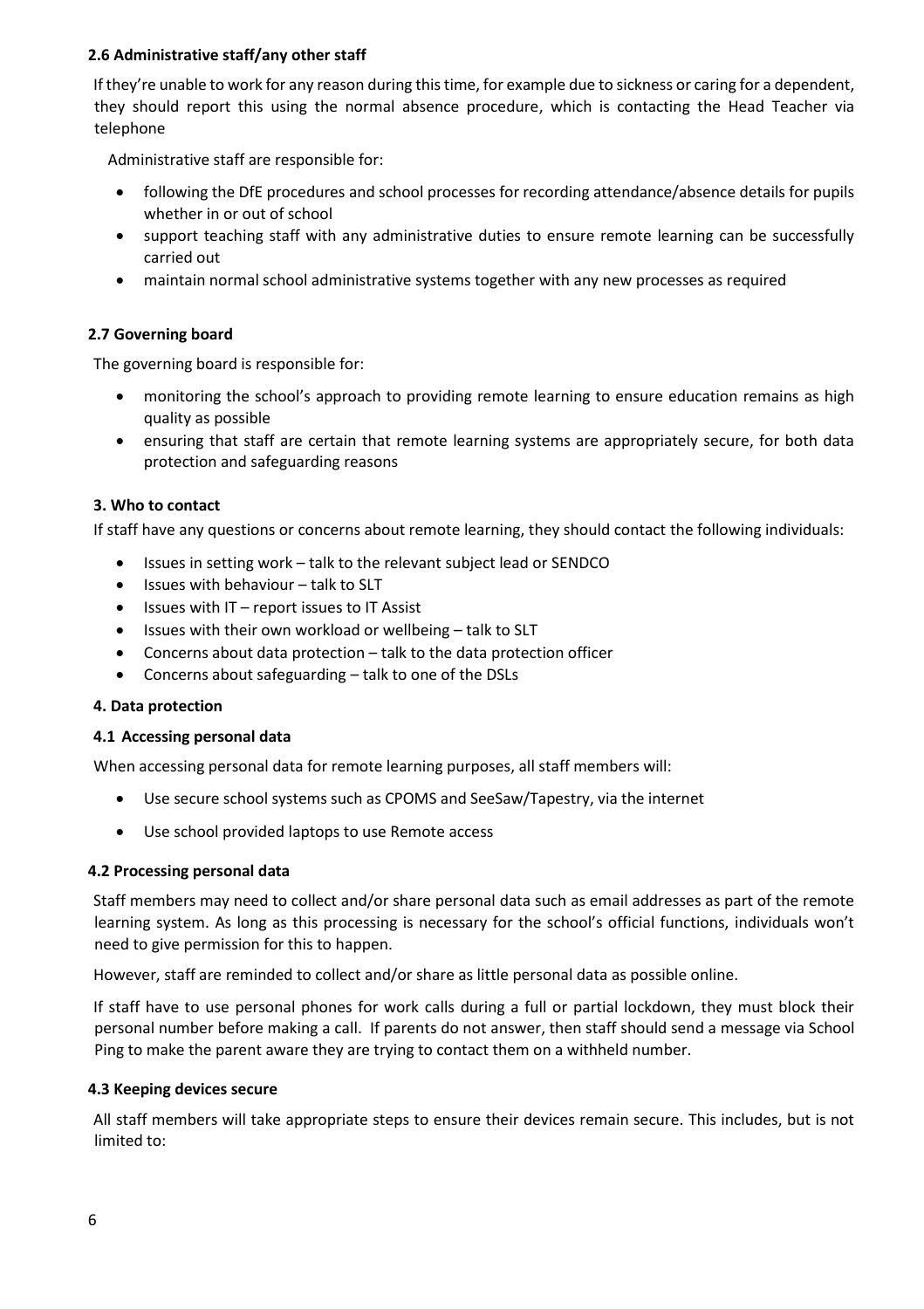- Keeping the device password-protected strong passwords are at least 8 characters, with a combination of upper and lower-case letters, numbers and special characters (e.g. asterisk or currency symbol)
- Ensuring the hard drive is encrypted (currently being rolled out to school devices) this means if the device is lost or stolen, no one can access the files stored on the hard drive by attaching it to a new device
- Making sure the device locks if left inactive for a period of time
- Not sharing the device among family or friends
- Installing antivirus and anti-spyware software this is updated automatically when using the VPN or in school
- Keeping operating systems up to date always install the latest updates this is updated automatically when using the VPN or in school

#### **5. Safeguarding**

Refer to the school Safeguarding policy available on the school website:

<http://www.hawthorn.newcastle.sch.uk/website/policies/335991>

#### **6. Links with other policies**

This policy is linked to our:

- Behaviour policy
- Safeguarding policy
- Data protection policy and privacy notices
- Home-school agreement
- ICT and internet acceptable use policy
- E-safety safety policy